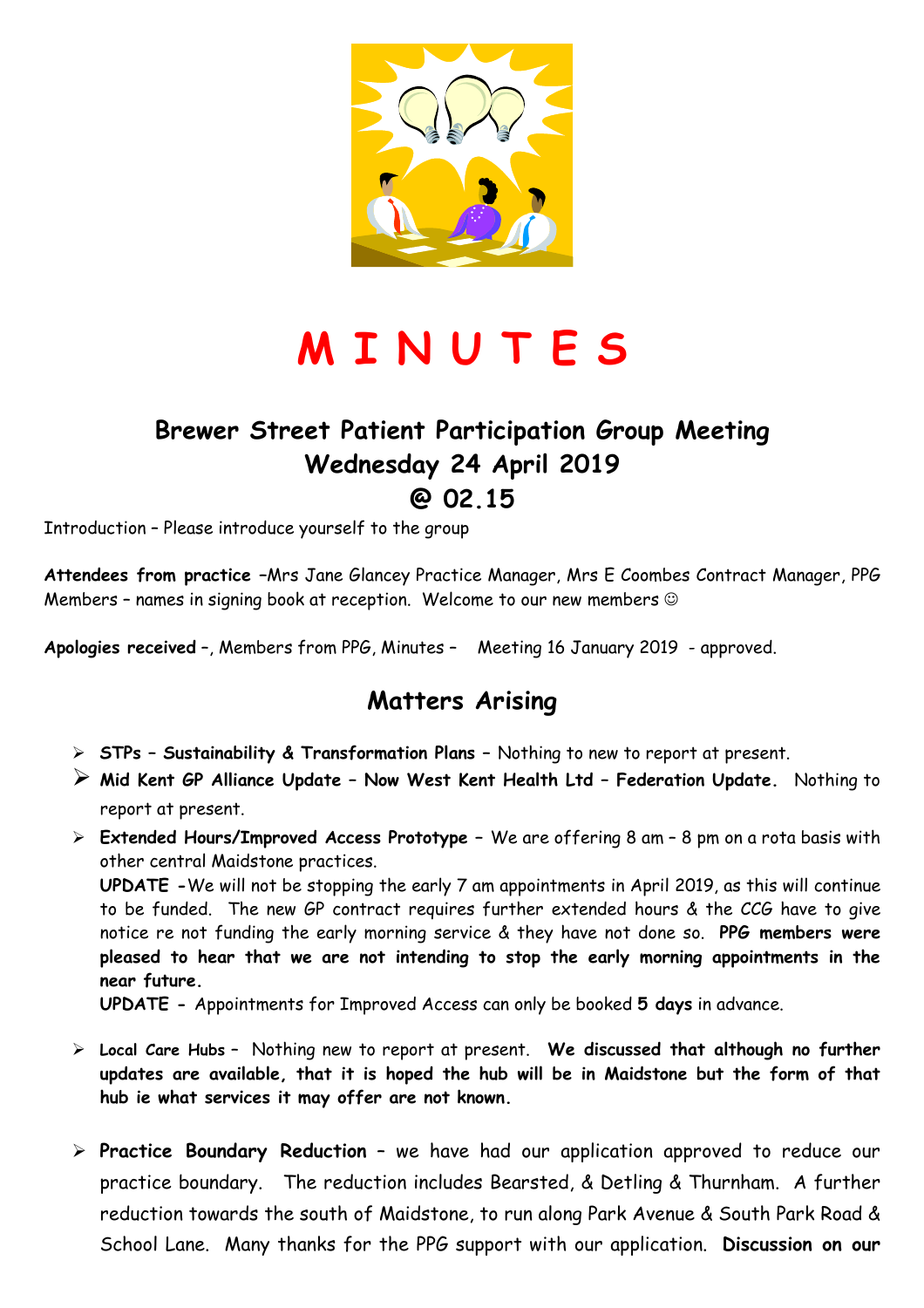**boundary – we showed the map of our area to PPG members, & that of other practices – discussed how random these are as they are historical & do not fit with how the town is expanding with so many new housing developments all over the town. We discussed the issues around the shortage of GP practices for patients & the impact the housing has on infrastructure of the town.** 

## **A G E N D A**

- **Primary Care Networks** part of the new contract requires all practices to become part of a PCN – size expecting to be 30 to 50K. We are already part of a cluster of practices but the size of the group is over 50K (population of patients) – it has been decided that we would stay as a Cluster but split into two PCNs, but working together. At the moment the PCN is dealing with extended hours only. Our PCN is to be agreed formally but a working group of local GPs has put forward a plan. **We discussed the new PCNs & that Brewer Street will be forming a PCN with practices in the Cluster that we already meet with – the cluster will divide into two PCNs but remain as one cluster & continue working together.**
- **Workforce** the new GP contract will also be introducing a varied primary care workforce to include clinical pharmacists, paramedics, social care advisors to enhance patient care. **We discussed the introduction of clinical pharmacists etc to general practice & how this is hoped to enhance patient care & to relieve pressure on GP appointments. How the GPs new contract will diversify the workforce.**

#### **Any Other Business**

- **Discussion on Multi-Disciplinary Team meetings MDTs virtual meetings that the GPs have with members of the community team, including nurses, health & social care co-ordinators.**
- **Practice Nurse one of the Practice Nurses is retiring & we are looking to replace her.**
- **Discussion of the practice team & appointments & how we factor in the type of appointments so that all GPs see both urgent on the day appointments alongside their routine booked surgeries.**

Documents received from PPG chair – see attachments for further details. The Kent & Medway Care Record is coming https://kentandmedway.nhs.uk/latest-news/a-newshared-care-record-for-kent-and-medway-is-on-the-way/





PPG Chairs Update<sup>2019 update OOH.pp</sup> West Kent *CCG* summary Feb.19 <sup>for Feb 19\_AM.docx</sup> PPG Chairs JAN WKCCG GB summary **Meeting finished 3.20 pm**